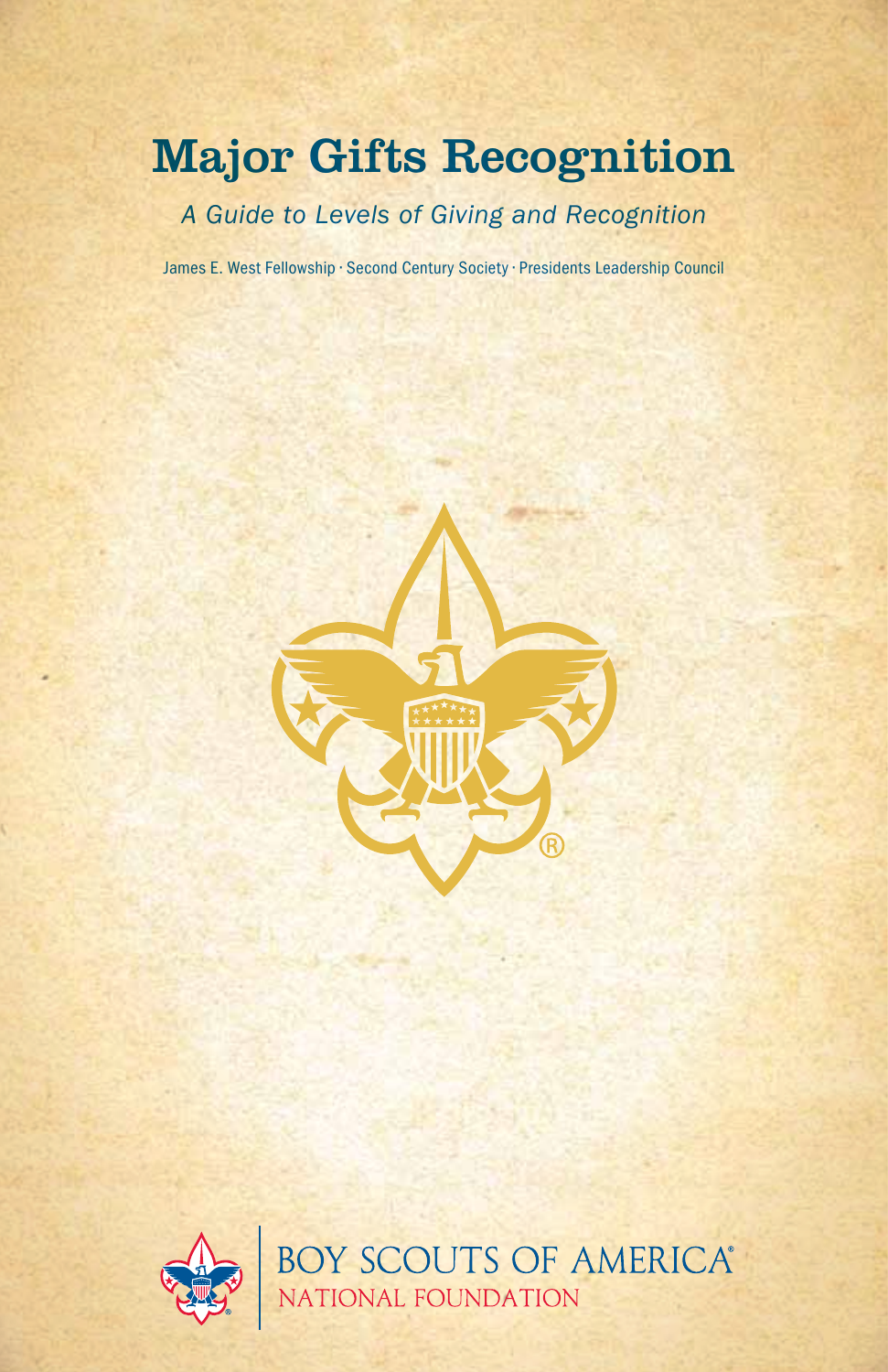# James E. West Fellowship

A gift to a local council, designated to its endowment fund. Donors may make cumulative gifts to reach Silver, Gold, and Diamond levels.



| $$1,000+$ | <b>Bronze Member Level</b> |
|-----------|----------------------------|
|           | · Certificate              |

• Bronze pin

\$5,000+ Silver Member Level

- Certificate
- Silver pin

# \$10,000+ Gold Member Level

- Certificate
- Gold pin

- \$15,000+ Diamond Member Level
	- Certificate
	- Diamond pin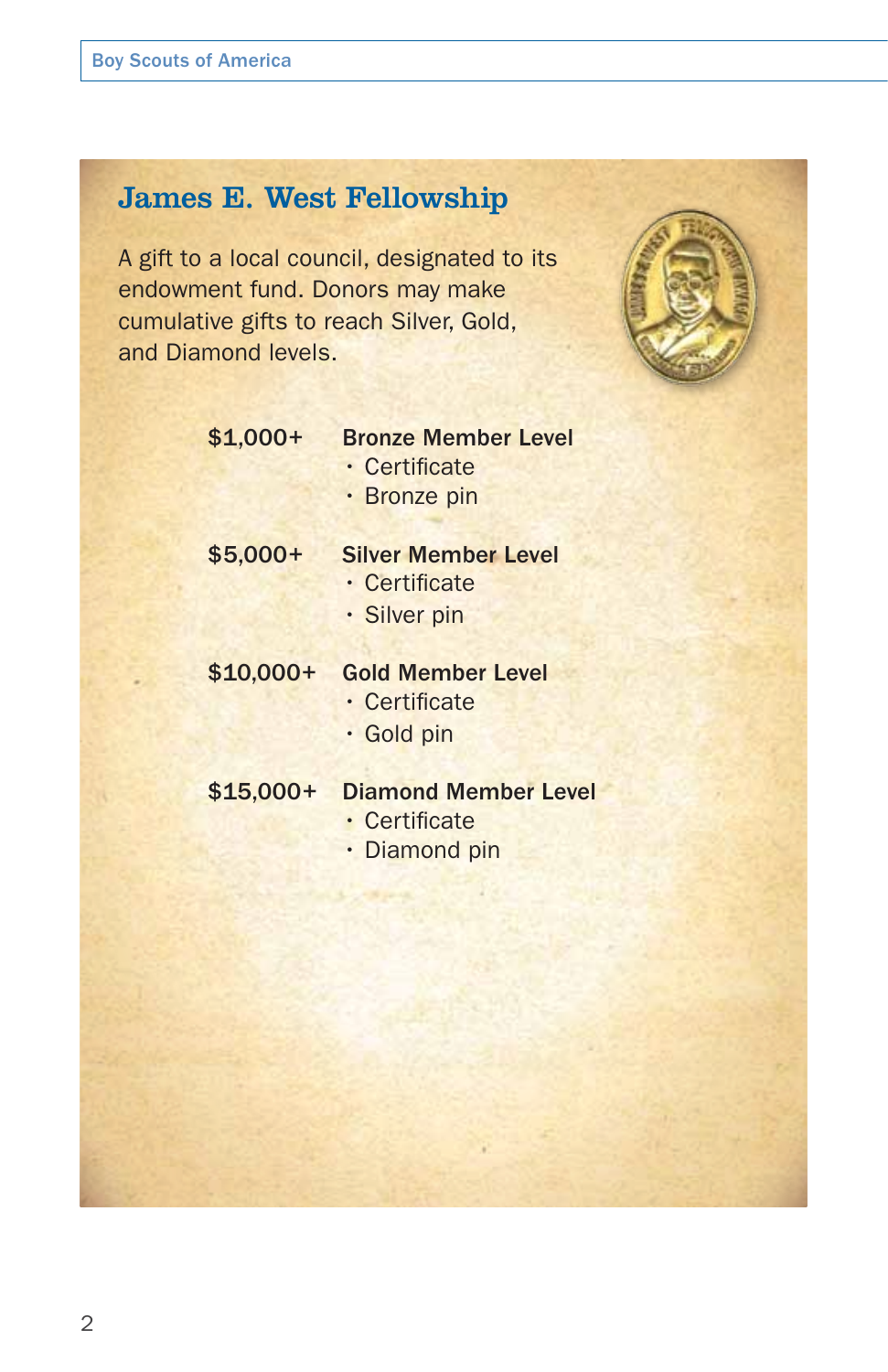# Second Century Society

An outright gift of \$25,000 or more payable over five years, or a deferred gift of \$100,000 or more, to a local council, BSA Foundation, high-adventure base, or any BSA entity for operating, capital, or endowment.



### \$25,000+ Member Level

- Lapel pin
- Certificate

### \$100,000+ Member Level

- Lapel pin
- Certificate
- Framed Rockwell print
- Custom Second Century Society insignia item\*

### \$500,000+ Member Level

- Lapel pin
- Certificate
- Limited edition framed Rockwell print
- Custom Second Century Society insignia item\*

## \$1,000,000+ Member Level

- Lapel pin
- Certificate
- Premium framed Rockwell print
- Custom Second Century Society insignia item\*

Donors making outright gifts of \$100,000 or more are designated as "Members with Distinction." Donors making deferred gifts of \$500,000 or more are designated as "Legacy Members." Members in these categories receive special recognition and opportunities provided by the BSA Foundation.

\* Member level appropriate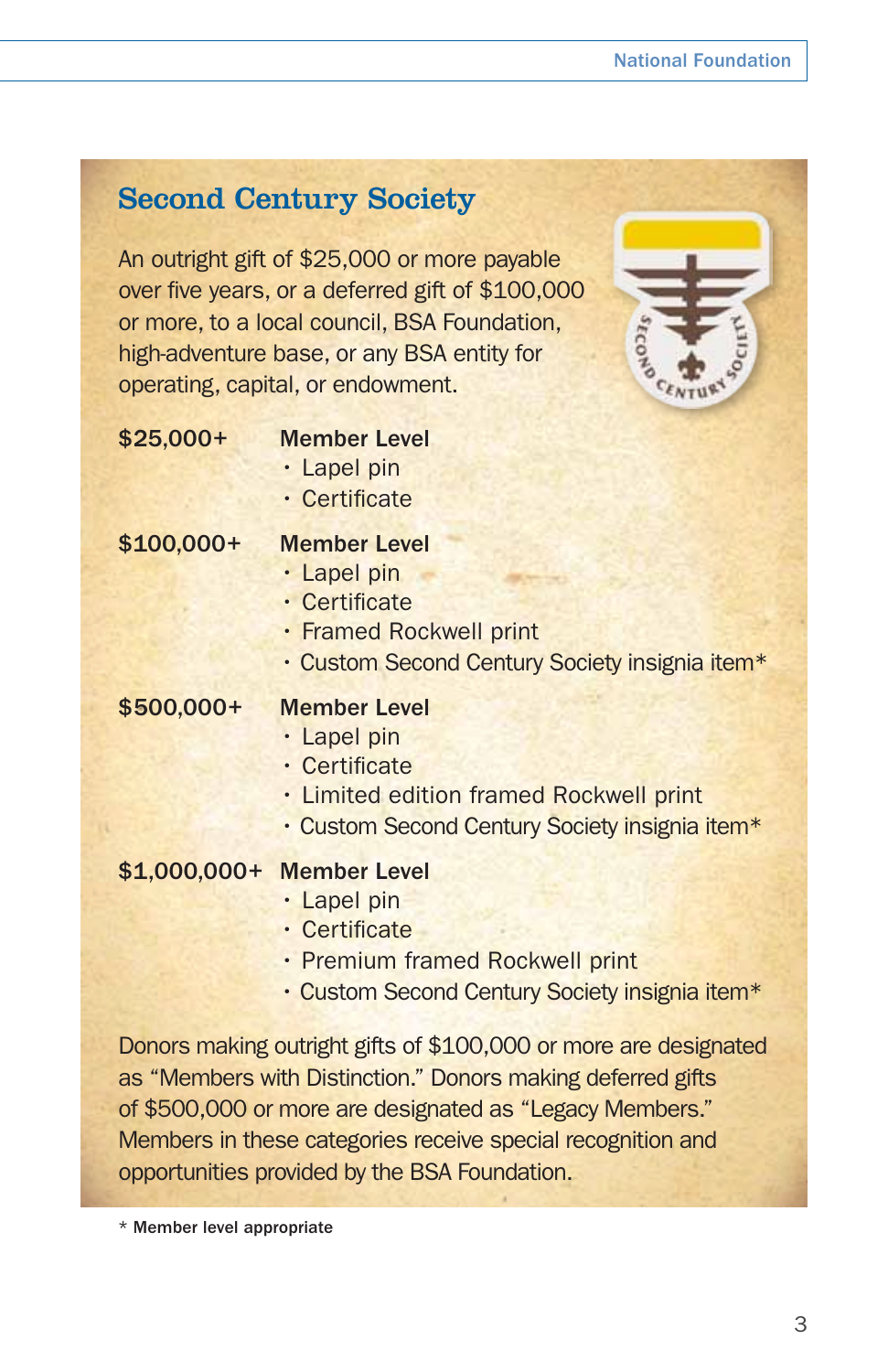# Presidents Leadership Council

Gifts to or through the BSA Foundation payable over five years, as part of an advised fund, designated fund, trust, or other Foundation fund structure. Gifts may be designated to benefit local councils, high-adventure facilities, or other BSA entities.



#### \$1,000,000+ Member Level

- A numbered limited-edition replica of Rockwell's "Scoutmaster" in bronze
- Original commissioned Presidents Leadership Council marble sculpture
- A framed, full-size Rockwell giclée of the donor's choice from a catalog of artwork.
- Custom Presidents Leadership Council tie
- Invitations to exclusive Presidents Leadership Council events

#### \$5,000,000+ Member Level

• Personal customized recognition items

### \$10,000,000+ Member Level

• Personal customized recognition items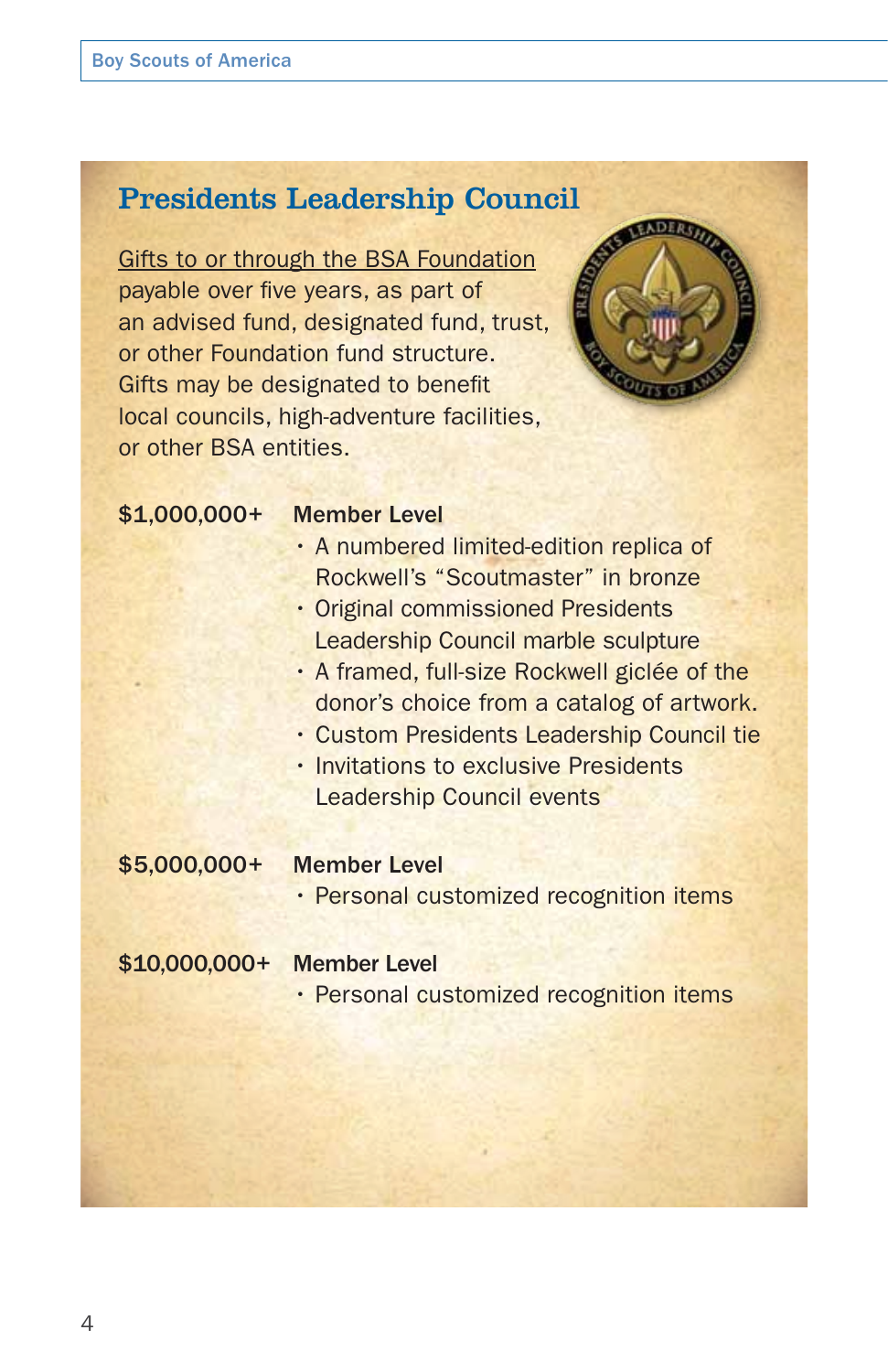# Recognition Information

### James West Fellowship

Recognition items are available through BSA Supply Group or by contacting your local council. For more information on the James E. West program, contact Finance Impact at 972-580-2000.

Second Century Society and Presidents Leadership Council Recognition items for the Second Century Society's \$25,000 level are available through BSA Supply Group or by contacting your local council.

For recognition items of Second Century Society levels of \$100,000 or more, and the Presidents Leadership Council. please contact the National Foundation at 1-800-BSA-INFO.

### Contact Information

For general information about the Second Century Society and Presidents Leadership Council, contact the National Foundation at 1-800-BSA-INFO.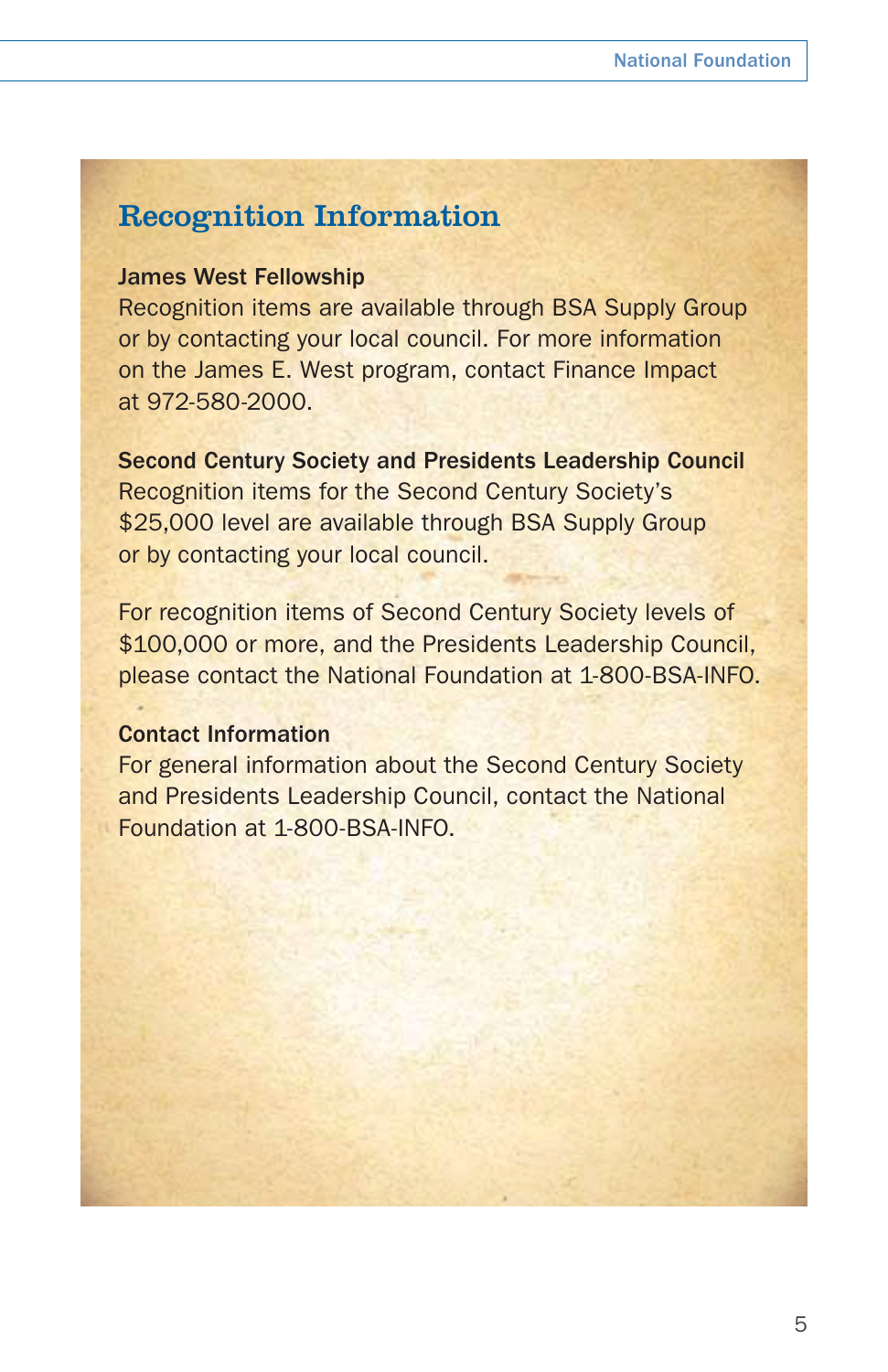# Boy Scouts of America Major Gifts Recognition Awards Application

# James E. West Fellowship

A gift to a local council, designated by the donor to the council endowment fund. Donors may make cumulative gifts to reach Silver, Gold, and Diamond member levels.



| $\Box$ I would like more information about planned giving.                      |
|---------------------------------------------------------------------------------|
| \$1,000+ Bronze Member Level \\$10,000+ Gold Member Level                       |
| S5,000+ Silver Member Level St15,000+ Diamond Member Level                      |
|                                                                                 |
| This gift is: $\Box$ Anonymous                                                  |
| <b>Gift Pledge</b>                                                              |
| In consideration of membership as a James E. West Fellow, I hereby designate my |
|                                                                                 |
|                                                                                 |
|                                                                                 |

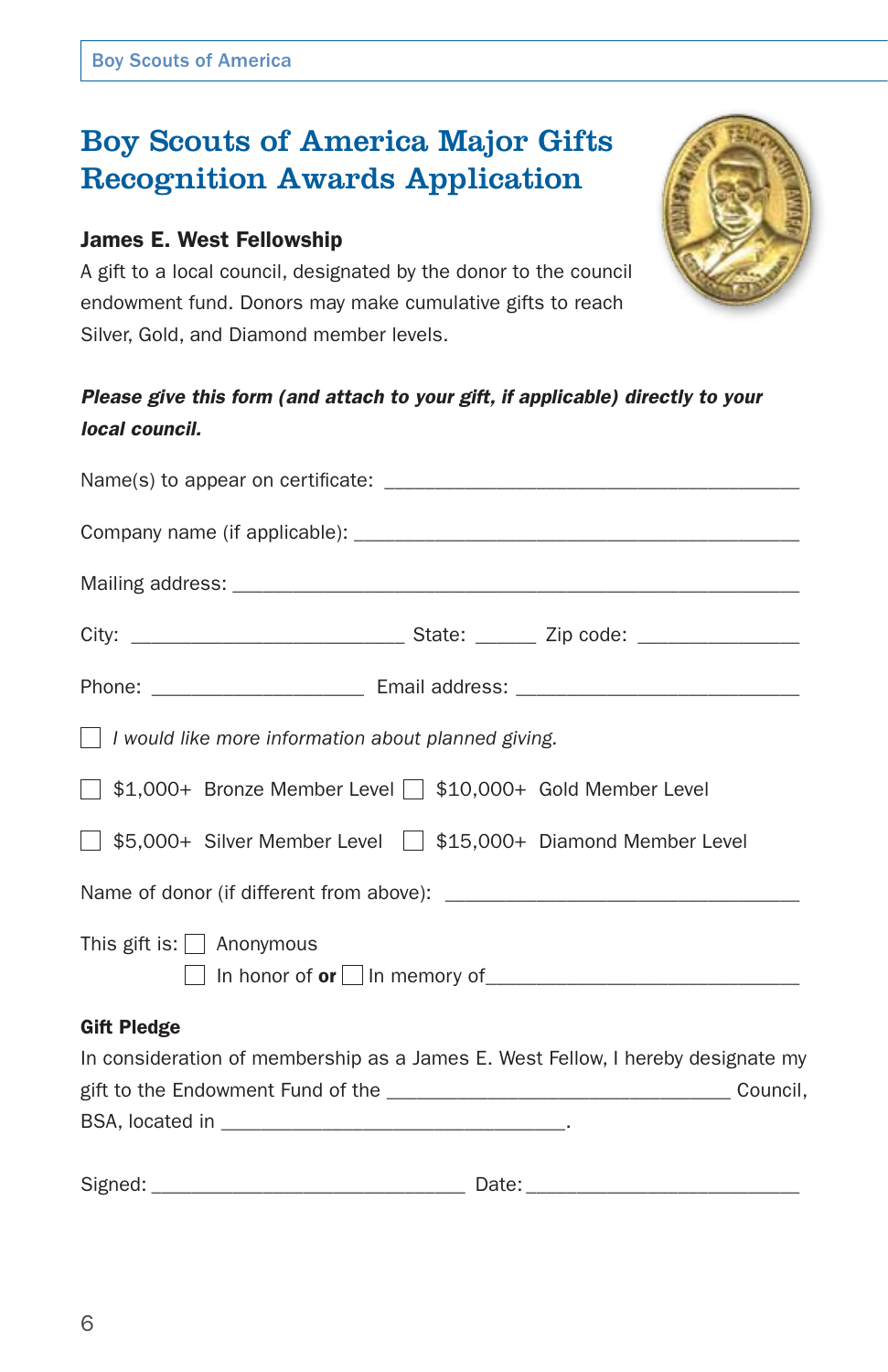# National Foundation

# Second Century Society

An outright gift of \$25,000 or more payable over five years, or a deferred gift of \$100,000 or more, to a local council, BSA Foundation, high-adventure base, or any BSA entity for operating, capital, or endowment.

*Please give this form (and attach to your gift, if applicable) directly to your local council.*

| $\Box$ I would like more information about planned giving.     |                                                                                  |
|----------------------------------------------------------------|----------------------------------------------------------------------------------|
| Member Level: \§\$25,000+ \\$100,000+                          |                                                                                  |
|                                                                | $\sqrt{\ }}$ \$500,000+ $\sqrt{\ }}$ \$1,000,000+                                |
|                                                                |                                                                                  |
|                                                                |                                                                                  |
|                                                                | This gift is: $\Box$ Anonymous $\Box$ In honor of or $\Box$ In memory of $\Box$  |
| <b>Gift Pledge</b>                                             |                                                                                  |
|                                                                | In consideration of membership in the Second Century Society, I hereby agree     |
|                                                                | to give to the $\Box$ Capital Fund, $\Box$ Endowment Fund, $\Box$ Operating Fund |
|                                                                |                                                                                  |
|                                                                |                                                                                  |
| later than the end of the fifth calendar year after this gift. |                                                                                  |
|                                                                |                                                                                  |